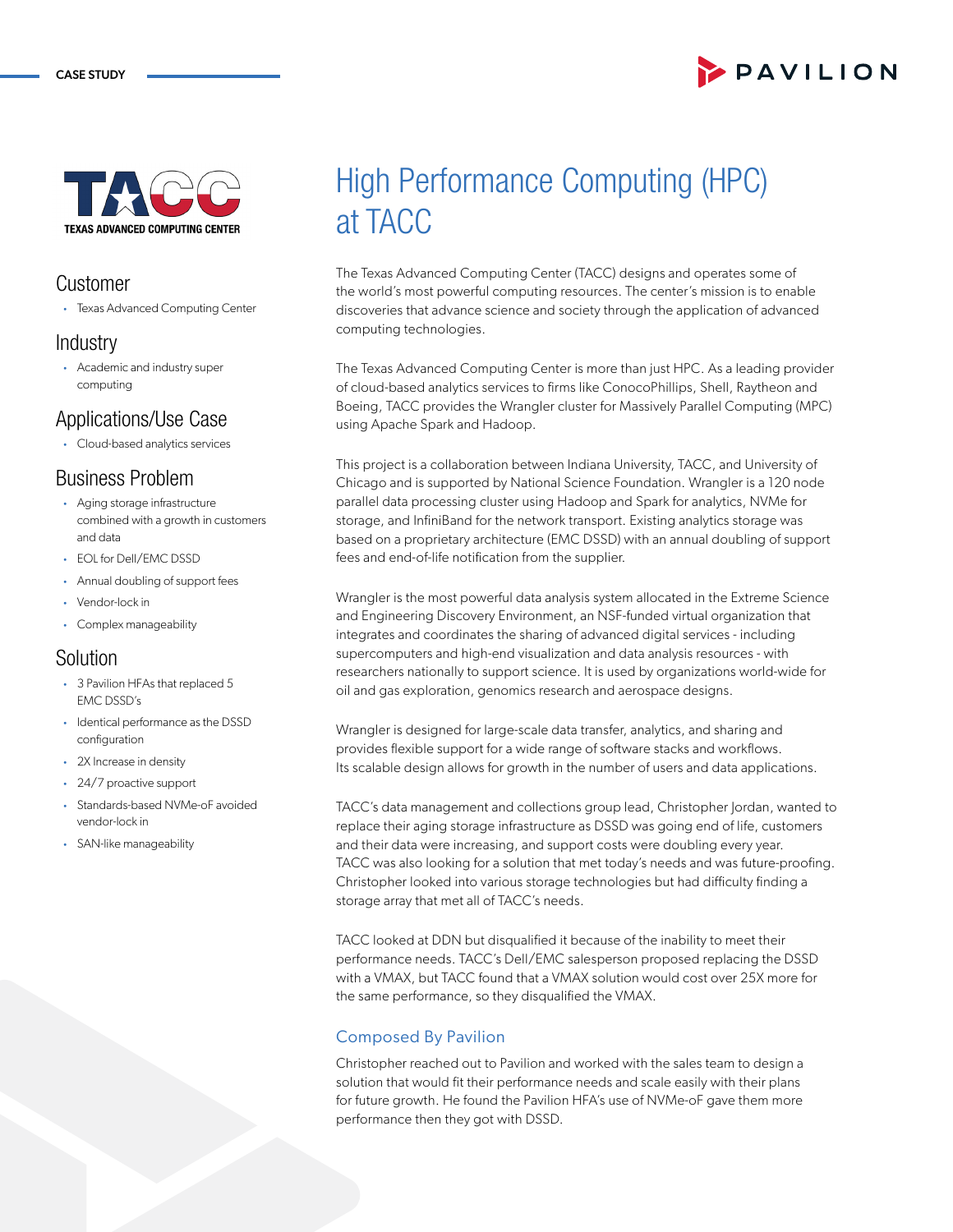### Business Value

- Linear scalability that met TACC's diverse customer needs
- Capacity on-demand
- Non-invasive backup

*... procurement through Dell gives us ease of deployment and technical flexibility as we leverage Pavilion's incredible performance, density, and low latencies to accelerate our massively parallel analytics workloads.*

> **Christopher Jordan, Data Management and Collections Group Lead, Texas Advanced Computing Center**

Jordan found that the Pavilion HFA provided TACC with three strategic management features:

- 1. On-demand reconfiguration to meet the needs of constantly changing needs of cloud subscribers
- 2. Thin provisioning so that cloud subscribers have capacity on-demand as expected without overprovisioning the DSSD system
- 3. Snapshots for zero-downtime backups

TACC saw benefit from the ability to make clones directly from snapshots, allowing them to accelerate backup operations and ease backup completion headaches. TACC also found that getting equivalent performance from DSSD cost them significantly more than the Pavilion HFA solution. They also found that the three Pavilion HFAs they needed used 50% less rack space than the original DSSD configuration. TACC also considered the Pavilion HFA because it delivered a standards-based NVMe-oF in a simple, dense and high-performance storage solution.

TACC selected Pavilion to replace their Dell/EMC DSSD storage arrays. TACC replaced their five Dell/EMC DSSD storage arrays with three Pavilion HFA's, and got the same performance. The Pavilion solution also doubled TACC's storage capacity and cut their rack space in half, saving them floor space, power, and cooling costs.

The Pavilion HFA gave TACC the increase in density needed to process assets from additional sources, improving their production workflow, and growing their customer base. The NVMe-based Pavilion HFA uses standard-based NVMe-oF to avoid vendor lock-in like they had with the Dell/EMC DSSD.

120 Node Parallel Apache Spark + Hadoop Cluster



#### Summary

Pavilion worked closely with TACC to assure a smooth transition from their DSSD environment. The Pavilion HFA provided TACC with high performance, low latency, and gave them a linear price and capacity scalability. They found that the Pavilion HFA is ideal for operations while its support of the NVMe-oF standard future-proofed their storage solution and saved them production cost.

TACC has the Science and Technology for Academic Research (STAR) alliance program, to promote mutually beneficial exchange of ideas and information between industry and academia in advanced computing technologies, while fostering innovation and supporting economic development in the state of Texas and across the nation.

Pavilion joined the TACC STAR Alliance program where Pavilion is helping TACC promote the MPC Cloud-as-a-Service to member organizations. Pavilion participates in monthly conference calls and quarterly meeting where it advocates for the combined TACC and Pavilion HFA solution. Pavilion is also featured on the TACC